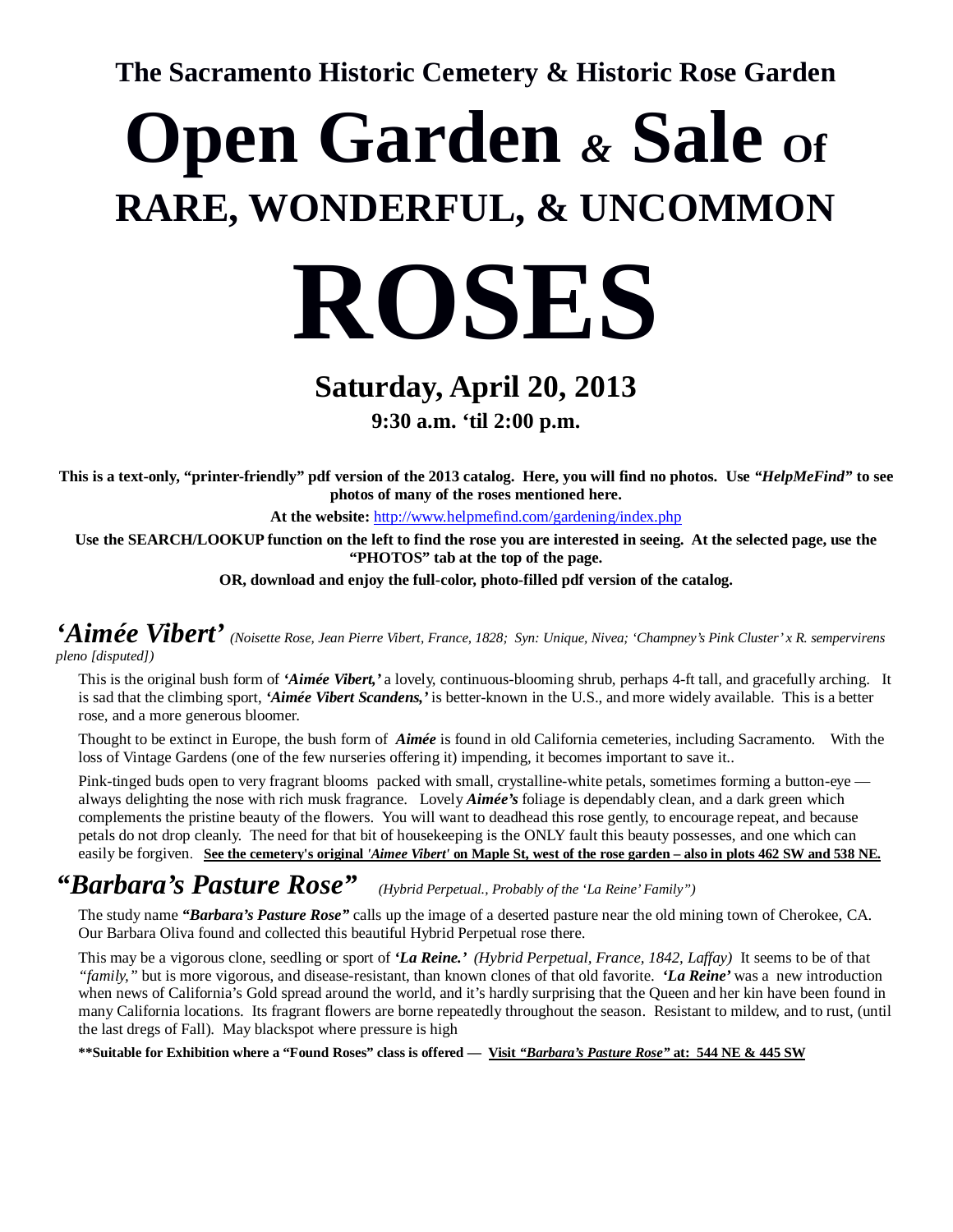### *"Benny Lopez" (Probable Damask Perpetual,* "Found," *Santa Barbara, CA)*

Here's an opportunity to grow a very special treasure. *"Benny Lopez,"* found, in Santa Barbara, CA, and grown for decades by a gentleman of that name, offers beauty, EXCELLENT repeat bloom, and rich fragrance on a plant of good size, arching, graceful growth, and excellent disease resistance.

*"Benny Lopez"* seems to be a Damask Perpetual, but *WHICH* Damask Perpetual?

Yes, of course we wish we knew what it is — but we'll settle for knowing that its existence is preserved through distribution. Our thanks, then, to Mr. Lopez, who shared his treasure with Ingrid Wapelhorst (now of Oregon) — and to Ingrid, who generously shared it forward.

*"Benny Lopez"* is rarely seen in commerce, and there are few opportunities to obtain it. **\*\*Suitable for Exhibition where a** *"Found Roses"* **class is offered — and has won that trophy at a National Rose Show. See** *"Benny Lopez"* **at plot 476 SW.**

### **"***Carnation" (China/Bengal, "Found," "Bermuda Mystery Rose")*

*"Carnation"* is one of several roses, long grown in Bermuda, whose original name or provenance has been lost. Peter Harkness dubbed them *"Mystery Roses,"* and the very appropriate term *"stuck."* Indeed, the term *"Mystery Rose"* might also be applied to many of our Gold-Rush-Era foundlings. Some *"Mysteries"* may never have had a known name, perhaps originating as sports or seedlings of known roses.

Frilled petal edges give this little mystery its name. The bush is upright, reaching a height of 5' with medium green foliage having 5 to 7 leaflets. The very fragrant 2 1/2" flowers are carried singly or in sprays. The color is a pronounced shade of deep pink, tinting lilac, and fading with age. Foliated sepals add a touch of whimsy.

*"Carnation"* blooms through the year, making it an ideal warm-climate rose. **\*\*Eligible for Exhibition where a "Found Roses" class is offered.** 

### *'Clementina Carbonieri' (aka "Signora Clementina Carbonieri", Tea, Italy, Gaetano Bonfiglioli et figlio, 1913)*

Sunset-colored blooms, a delicious swirl of yellow, orange, pink, and coral, put the finishing touch on a robust bush, clothed in healthy, dark green foliage. *'Clementina Carbonieri'* is quick to repeat, and very fragrant.

There is some confusion between *'Clementina Carbonieri' (Italy. 1913)* and *'Souv. de Gilbert Nabonnand' (Tea, Clément Nabonnand, France, 1920)* 

Either these are the same rose, sold under different names, OR they are two distinct roses which closely resemble each other. Grow both, and decide for yourself.

**\*NOTE**: Please, also, do not confuse *'Souv. de Gilbert Nabonnand'* with *'G. Nabonnand,' (Tea, France, 1888)* which is another rose entirely. **:-)**

*'Distant Drums' (Shrub Rose, Dr. Griffith J. Buck (United States, 1984; Mauve or Purple Blend; September Song × The Yeoman; 17-25 petals; cluster-flowering.)*

*'Distant Drums,'* aside from a distinct and lovely myrrh (licorice/anise) fragrance, juxtaposes two colors never seen outside of nature—a combination of tan and mauve. (You might even say, *"powdered cinnamon with faint lavender tones.")* Given that start, the combination of colors changes daily on its way to a fine, faint lilac finish.

But there's more to a rose than the bloom. *'Distant Drums,'* also offers dense, healthy, attractive foliage. Buds cut early, and allowed to open indoors in a vase, retain more of the unique fragrance, and more of the color tones, while hot sun and heat can wash out the colors before time. Kim Rupert, himself a noted hybridizer of roses, notes that this Buck rose is the *"spiritual descendant"* of *'Lavender Pinocchio,'* offering the best of what that earlier rose SHOULD have been.

### **"***Elias Field Tea"(Tea or China, White; Found Rose; Matches the rose sold as 'Ducher' France, 1869; Jean-Claude Ducher)*

Found at the grave of Elias Field, in a Gold-Rush-Era cemetery, this lovely white rose is offered under a *"Study Name."* It appears to be identical to the rose sold by the Antique Rose Emporium as *'Ducher,'* and it may be expected to perform in your California garden much like the average China. With better disease-resistance than many, it has been honored with an "*Earth Kind ™* Rose" designation.)

Shakespeare noted: *"A rose by any other name would smell as sweet . . . "* That being so, what you really need to know about *"Elias Field Plot"* is that, in the garden, it produces vast quantities of small, twiggy wood, more in the manner of a China Rose than the average Tea Rose. The blooms are modestly-sized – again – in the manner of most China Roses, moderately fragrant with a *"Sauvignon Blanc"* citrusy tang**.** 

*"Elias Field Plot"* makes its impact through continuity and volume of bloom, rather than size and presence. Note the lovely foliage, which is a rich, deep green, and you have an ideal white rose for any warm-climate garden. As is true of most Chinas, *"Elias Field Tea"* will not appreciate heavy pruning, but does best with some interior growth cleared out for air circulation. In most climates, its foliage is disease-free, but it can mildew a bit in the Cemetery. **\*\*Eligible for Exhibition where a "Found Roses" class is offered**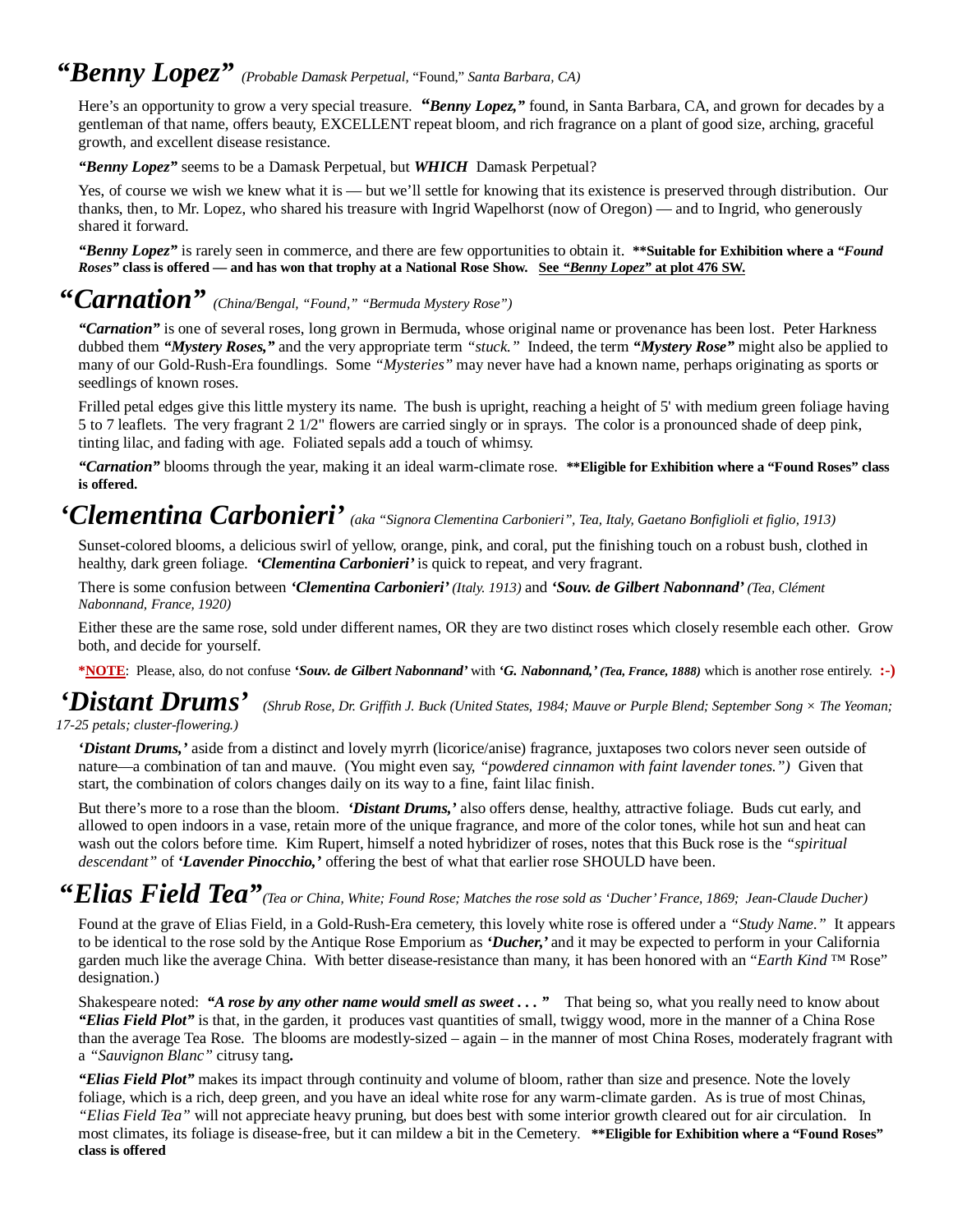### *"Elisabeth's China" (Red China Rose, A "Legacy" Rose of the Sacramento City Cemetery)*

 German-born Elisabeth Stober died, at 87 years, in 1881. Her resting place was marked with a white marble headstone – and a rose. I like to think that the rose was from Elisabeth's own garden. *"Elisabeth's China"* is similar to *'Cramoisi Supérieur.'*  (Perhaps it's a seedling of that rose?). It is thought to be one of a handful of surviving*"original"* cemetery plants: *"Legacy Roses."* Huge stumps tell us that Elisabeth's rose has been chopped to the ground – and grown back to shelter her headstone.

Like most of the old, red China Roses, "*Elisabeth's China"* is a generous continuous-bloomer with great vigor. In maturity, it has rampant good health, although young plants can have powdery mildew. Unlike most, Elisabeth's rose is blessed with extraordinary fragrance.

Catalog writing should, I suppose, be impersonal – but *"Elisabeth's China"* has made a place for itself, in my heart, and I'd not like to be without this lovely, fragrant, dark red rose. I hope you'll give her a chance to stake a claim in your heart. **\*\*Eligible for Exhibition where a "Found Roses" class is offered.** *(NOTE: Do Not Prune This Rose Much. It won't like it!)*

**Meet** *"Elisabeth's China"* **next to Maple St., West of the Rose Garden** 

### *"Faded Pink Monthly" (?Noisette? ?Poly-Tea?, Passalong Plant;"Mrs Keays Pink Noisette")*

*"Across St. Leonard's Creek from our farm is an old plantation where, long before the war of the states, there grew under the pantry window an old rose called the Faded Pink Monthly.* 

*Before the war, the cook took a cutting from this rose and grew it near her cabin door.* 

*During our searchings through old gardens in our part of Calvert County for old roses to grow on our place, Lillie, this cook's daughter, who is now our cook on the farm, showed us the way to the old plantation to see if we could get something from the original rose. It proved to be entirely gone-not a trace left. Years ago, Lillie had carried her mother's rose plant to her home when she married. It had suffered some during late years but had pulled along. A tough old dear! When we were disappointed in our search for the original, Lillie gave us her old rose, hesitatingly, as she thought it would die. So we acquired the rose grown by her mother before the war, a plant "slipped" before 1860. A wonderful gift!* 

*It was a very large, very woody stump with a sparse top. We pruned and planted it very carefully with shelter and old richness bedded below to coax it. The fine old grandmother rewarded our care so generously that during the summer of 1930 it grew ample top to furnish us with cuttings in November from which we have grown several new plants.* 

*To identify the Faded Pink Monthly teased us through many months of real study. All we surely knew was that it had a fragrance not like a China or Tea, that it resembled the China bloom, that it flowered in immense clusters, and that it was old.* 

*Carrying our notes and holding fast and hard to our descriptions of bush, foliage, bloom, and general habit, we made repeated visits to the New York Public Library, where we studied those beautiful volumes, "Les Roses," written by Thory and illustrated by Redoute. After we had run down the Chinas to repeated disappointment,-for we thought it was some sort of China,-we went after the early Noisettes, the early ones which we had not known, our Noisette acquaintance, hitherto, having been confined to Marechal Niel and other later varieties into which the Tea cross had been introduced.* 

**— Mrs. Frederick L. Keays. Old Roses in Calvert Country, Maryland (American Rose Annual, 1932):**

**The Rev. Doug Seidel wrote about** *"Faded Pink Monthly"* **in 2001.** Local Maryland history, he noted, held that *"Faded Pink Monthly"* had grown in the Creekside area of Maryland, prior to the Civil War. Mrs. Ethelyn Emory Keays grew and studied the rose and concluded that it was the original *'Blush Noisette.'* Wish she never so had — it never precisely matched that historic rose.

This, however was hardly the fault of the rose. It earns a place in the garden all on its own. Its connection to Mrs. Keays herself — the original *"Rose Rustler"* (tho she'd never have used such an undignified term)-- is another reason to cherish it. **:-)**

Seidel first visited the site of Mrs. Keays' beloved *"Creekside Manor"* in the early 1970's — some 30 years after Mrs. Keays left to return to New York. At that time, he noted, six bushes of *"Faded Pink Monthly"* still flanked the approach to the vanished house. Seidel rated his *"Faded Pink Monthly",* grown from cuttings taken there, as the best-blooming and hardiest of the Noisettes, in his own garden.

So if this is not, as Mrs. Keays thought, *'Blush Noisette,' WHAT IS IT?* As in so many cases, we do not know, and we may never know. In his garden, Seidel notes, it looks like a taller version of the Poly/Tea, *'Marie Pavie.'* (It reaches a good 6 feet for him, where Marie runs to 3 or 4 feet.) The other differences seem to be larger foliage, and blooms which are slightly less double. In warm conditions, blooms are the palest pink, from the outset. In cooler conditions, they open a deeper pink, and are long-lasting on the bush. This rose, *". . . slipped before 1860,"* is a wonderful legacy from the past, ready to bloom for you today.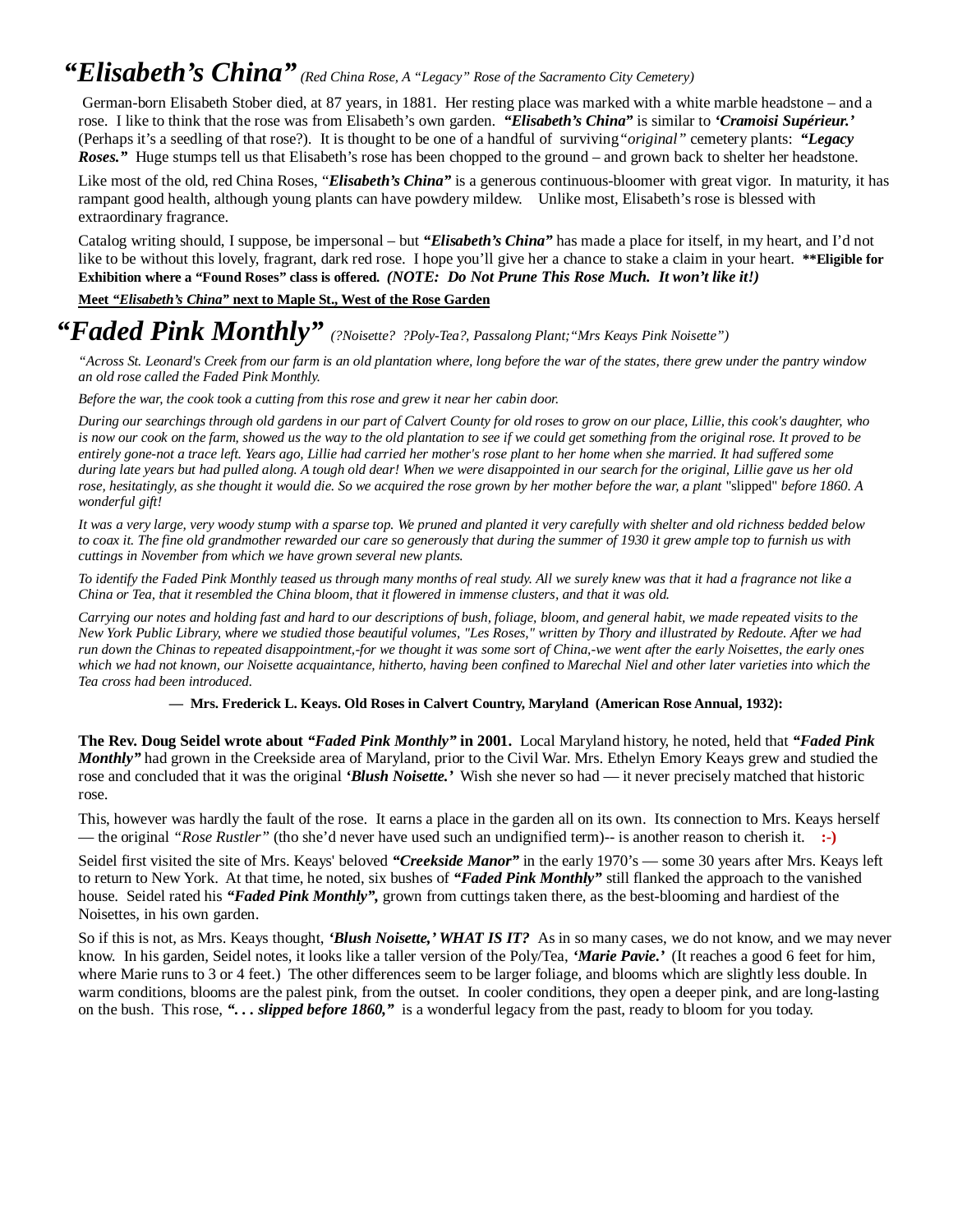### *"Forest Ranch Pom-Pom"("Forest Ranch Purple Pom-Pom"; Found; Sherri Berglund ?Damask Perpetual?)*

Found first at the ruins of a 19th-Century home near the town of Forest Ranch, CA , this beauty was found again at the site of a now-deserted 19th-Century Dairy Farm. There is a connection between both sites and Pioneer California Nurseryman, *"General"*  John Bidwell, of Chico, CA. Thus, it seems a safe guess that this rose was in commerce, was a named rose, and was once sold by Bidwell's Rancho Chico nursery. Yet, even with all these clues, its identity seems irretrievably lost.

 A gracefully arching disease-resistant plant, *"Forest Ranch Pom-Pom"* blooms generously in the spring, stops to take a breath during summer's heat, and repeats in Fall. Large, full, fragrant blooms are colored violet in cool weather, and a pleasing lavendertoned pink in warmer weather. The lovely blooms are framed by mid-green foliage, dependably free of rust and powdery mildew in both coastal and inland gardens, through the year. As a bonus, it can handle some of California's alkaline conditions without chlorosis. Sadly, *"Forest Ranch Pom-Pom"* is not in commerce, and may never be. **Visit** *"Forest Ranch Pom-Pom"* **at 440SE**

*"General"* **John Bidwell, Pioneer, Nurseryman, State Senator, Presidential Candidate is among the most fascinating of the many fascinating early Californian anglo settlers, His wife, Annie is just as interesting.** 

#### *Grandmother's Hat ("Altadena Drive HP," "Barbara Worl," Found, Hybrid Perpetual? Bourbon?)*

It has been sold under many names, including: *"Barbara Worl," "Altadena Drive HP," 'Mrs. R.G. Sharman-Crawford,' 'Rose Cornet.'* and *'Cornet;'* but its identification as a known historic rose remains un-proven. Thus, its best-known *"Study Name"*  remains its most acceptable label.

A Found Rose, *"Grandmother's Hat"* was named by Barbara Worl for the silk roses of memory, crowning her grandmother's fashionable hats. Its FIRST study name, however, *("Altadena Drive Pink Hybrid Perpetual"*) was applied by rosarian Fred Boutin, for his initial, 1979, discovery of it in Southern California. Boutin has remarked that he fully expected a rose of such quality to find its historic name quickly — yet, here we are in  $2013$  — with no resolution to the puzzle in sight.

*"Grandmother's Hat"* was re-introduced to commerce in 1994, but remains in very limited commerce, the supply rarely meeting the demand. Who would not want such a healthy, vigorous, generously-flowering and fragrant rose?

If California had an official State Rose, it should be *"Grandmother's Hat"* **Visit her at:** *474 SE*

### **"***Hawaii Volcano" (Rambler,* Found*, spring-blooming; Much like 'Laure Davoust.' [Hmult, Laffay, France, 1834].*

Not many roses thrive in Hawaii, but this does. *"Hawaii Volcano"* appears to be a close match for the Rambler, *'Laure Davoust.'*  Like that rose and its near kin, "*Hawaii Volcano*" may not do well in highly-alkaline conditions, and it will probably benefit from a little winter chill.

Small, many-petalled blooms, slightly-cupped, are held in generous clusters opening lavender-toned pink, fading to blush. A cunning button eye encloses a small green pip, the whole surrounded by emerald-green, matte-finished oval leaves.

#### *"Angel's Camp Tea" (In Australia, "Octavus Weld," "North Dundalop Rose," "Gill Rose," In California, "Prince Plot Tea," "Angel's Camp Tea."; Tea Rose, Found)*

We marvel that a rose such as this, which clearly was widely-distributed, and is of such quality — cannot be matched to a known historic identity. Perhaps part of the problem is the chameleon-like changeability of some of such Tea Roses. *"Angel's Camp Tea"* is certainly one of our rosey chameleons.

Blooms can vary wildly in form, from cup-shaped, with beautifully-arranged imbricated petals, with an occasional button-eye to a remarkably star-like quilled form. Color, too, may vary from almost-white to a shade of pink or apricot overlying a soft yellow base.

The fragrance is — like that of many Tea Roses — spicey-sweet-fruity, and very complex. Glandular structures on the sepals offer a contrasting peppery scent. Foliage is deep green, semi-glossy, and may be strongest and most-attractive when a mature plant is grown with really ample water and feeding. In fact, powdery mildew is a not-uncommon symptom of over-watering. *"Angel's Camp Tea*" is a generous bloomer, and blooms have an excellent vase life.

### *"Jost Plot Tea"(Tea Rose, Found in California)*

Take the descriptive text for *"Angel's Camp Tea,"* and repeat it for *"Jost Plot Tea."* Your description will match precisely.

They might be the same plant . . . And yet . . . And yet . . . Not all of the details match — so doubt remains.

Might one be a seedling or sport of the other? Are they simply closely related? We have not, yet, grown the two cultivars side-byside for a close comparison. Perhaps we should. **OR, perhaps YOU should!**

Take home one *"Angel's Camp Tea,"* and one *"Jost Plot Tea."* Grow them close to each other and then — you tell US whether they are identical, or only similar. Since both are wonderful garden roses, you can't lose.

This rose is propagated from one growing at the Jost Plot in the Sacramento Cemetery, where it is thought to be another of the original *"Legacy Roses."*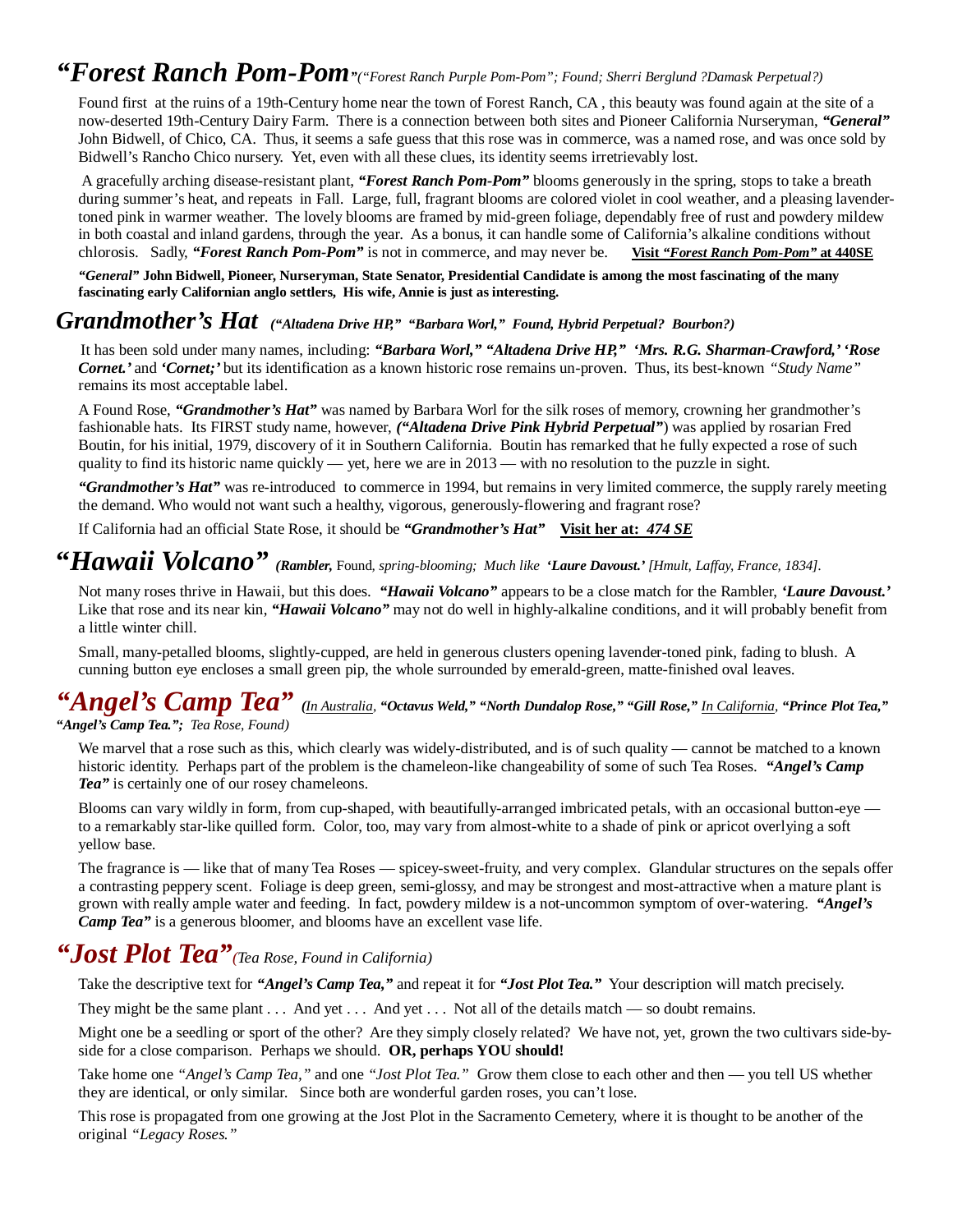### **'***Lady Roberts' (Tea Rose, Sport of 'Anna Olivier', F. Cant, 1902)*

Magazine articles of the early 1900's praised *'Lady Roberts'* (and her paler, buff, sport parent, *'Anna Olivier'* Ducher, France, 1872) as top choices for California gardens. The articles were right, and both roses were widely-grown. How they then came to be universally forgotten seems a mystery. Certainly, both are highly-prized in Australia. Both ladies are vigorous, disease-free bountiful bloomers — worthy of a prominent spot in the garden.

*'Anna Olivier'* offers blooms in a lovely buff-gold – otherwise identical to her sport. (A venerable plant in a Bay Area garden was first study-named *"Schmidt's Buff Giant"*) though her color can be darker or lighter.

In *'Lady Roberts'*, a *"thumb-print"* of rusty-red at the base of the petals pumps the color up subtly – particularly since that terracotta tone can spread some. And, just to keep you guessing, she will occasionally sport back to *'Anna Olivier'.*)

In both roses, long, elegant buds swirl open to classically-sculpted blooms, bourn singly, and in sprays, on a plant that, while by no means *"smooth,"* is at least not overly-covered with prickles. Hips will form, adding an additional orange-yellow note.

Both roses provide a warm color note that is welcome in the garden. It has been said that Tea Roses can give us *"all the colors of a sunset sky,"* and these ladies are a wonderful example.

From the wonderful Australian book "**Tea Roses: Old Roses For Warm Gardens"** we learn that Lady Roberts was the wife of Lord Roberts, a British officer, prominent in the Boer War. Both Lord Roberts, and their son, were awarded the Victoria Cross for Bravery (posthumously, in the case of the son). It's nice to know the history, when you add this wonderful English-bred Tea Rose to your garden.

**Be sure to visit** *'Lady Roberts'* **at 525 NE. (**Her location is a wonderful place for photos.)

## **"***Louise Avenue HT" (Possibly 'Snowbird' [HT, Hatton, U.S. 1936]*

 Mary Louise Harrington rescued this rose from the sad remnants of a forgotten 1920's garden in the San Fernando Valley. Our best guess says this is a particularly vigorous clone of '*Snowbird'* which, in the 1930's, vied with *'White Ensign' (HT, S. McGredy II, Ireland, 1925)* for *"Top Show Rose"* among Southern California rosarians. While *'White Ensign'* is no longer in commerce in the U.S., it remains in commerce in Australia. Comparisons, so far, lead us to believe that this is a particularly vigorous *'Snowbird.'*

What ever its true identity, *"Louise Ave. White HT"* is disease-resistant, floriferous, and — once-established — tough as nails. It grows vigorously and blooms well in both inland and coastal gardens. The buff-centered white blooms on a vigorous, upright, yet very graceful plant offer a strong, citrus-edged fragrance, as elegant buds swirl open to ruffled rosettes. The *"mother plant"* from which "Louise Ave. HT" was collected stood a good 7 feet tall, in a strong flush of bloom, un-irrigated, in a dry Southern California January.

**A young "***Louise Ave White HT"* **is at plot 474NE in the cemetery**.

#### *'Mademoiselle (Mlle.)Cécile Brünner ' (Cécile Brünner, The Sweetheart Rose; Marie, aka Veuve (vve, Widow) Ducher; France, 1880; Polyantha alba plena × Madame de Tartas OR R. multiflora x 'Souv. d'un Ami'.*

My grandmother grew the rose she called *"Cecil Brunner"* — I think, really, that MOST California grandmothers grew this lovely rose, which finds its greatest fame in California . It may be best known in its climbing form, which like many climbing sports of bush roses, blooms bountifully in the spring, but repeats only marginally.

**The bush form, however, blooms generously through the year**, bearing large clusters of delicate pink blooms, softly applescented, on a tidy, upright plant from 3– to 4-ft. (possibly a bit taller, in time). In all forms, the lovely Mademoiselle is diseasefree.

The bush form was commonly planted on the graves of children or infants, where it can often be found in old cemeteries. Please don't call this dainty lady *"Cecil Brunner."* The rose was dedicated to Cécile Brünner (1853-1927), the sister of Ulrich Brunner fils, or possibly to his daughter, also Cécile, born in 1879.

**The cemetery garden has several bushes of this rose, in plots 19N and 38 N and 38 S.**

### *Marie d'Orléans (Tea, Cl. Tea; Gilbert Nabonnand, France, 1883)*

Very large Double (17-25 petals) pink blooms open flat from long, graceful buds. *'Marie d'Orleans'* blooms in flushes throughout the season. Princesse Marie d'Orléans (1865-1909) married Prince Waldemar of Denmark (1858-1939) in 1885.

We have concluded that the cemetery's rose previously labeled *'Marie d'Orleans'* is in fact that notorious chameleon, *'Mme. Lombard'*. These plants were propagated from a rose purchased from Vintage Gardens.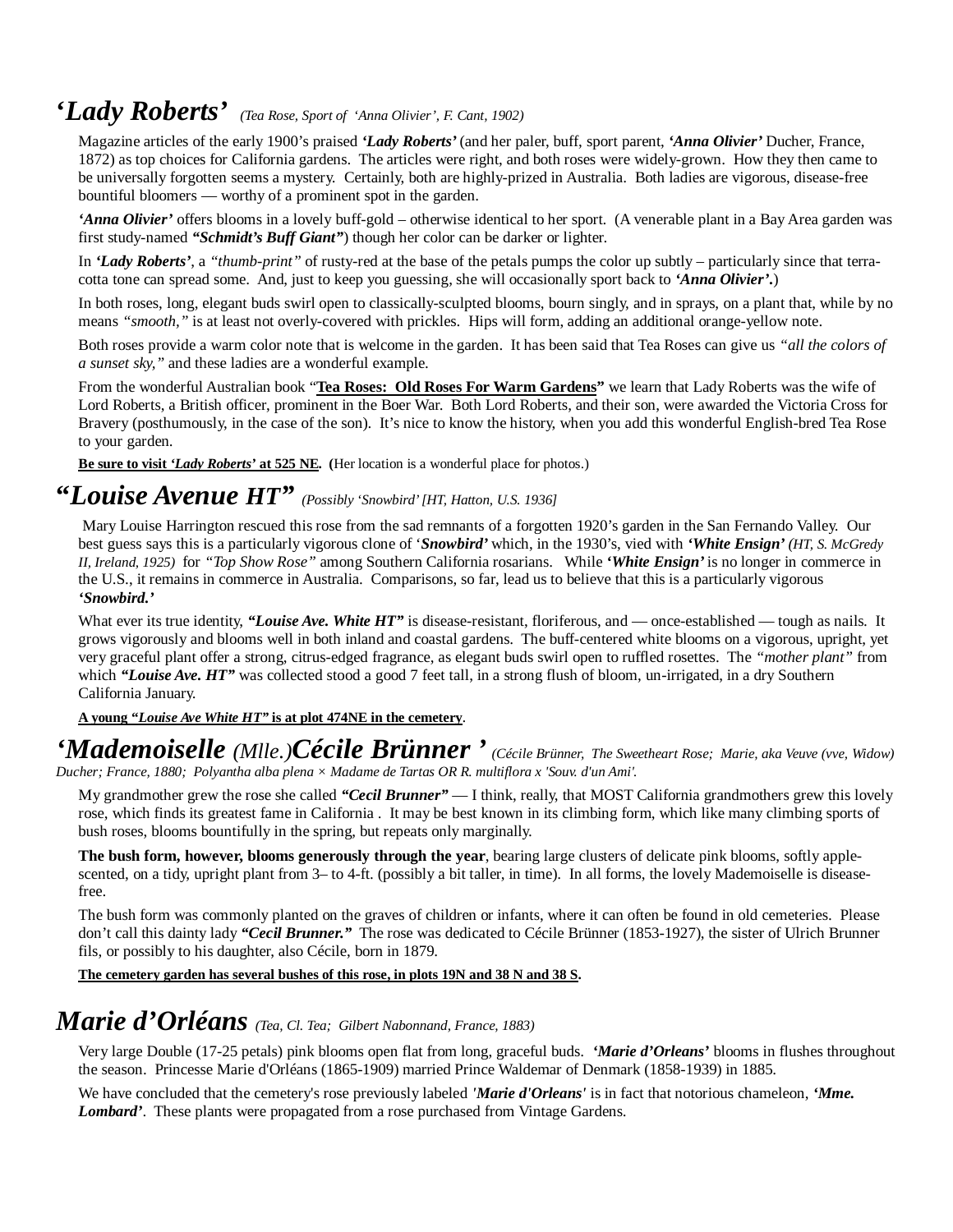### *'Mme. Berkeley' (Tea Rose; Pierre [fils] Bernaix, France, 1898).*

I am grateful to the cemetery's propagators for the opportunity to sing the praises of this beautiful rose. *'Mme. Berkeley'* has for many years been a star in our coastal Southern California garden, where her continuous bloom and good health delight the eye.

Describing her blooms isn't easy. *'Mme. Berkeley'* is *"all-Tea"* in her color-shifting capability. *"Salmon-pink, pink center, violet highlights ... Outer petals pale violet"* is the official description, but to my mind, she's more the effect of fresh strawberries in a really rich custard — pink and carmine tones swirled through the buff yellow.

Bloom is continuous — year in and year out, season-after-season. Her bountifully-produced blooms swirl open from graceful, long buds to a display a classically high center, and on to a full, rather muddled rosette. They are of moderate size in cool weather. In really hot mid-summer weather, their size is reduced, and the delicate pinks darken quickly to reds. (If you feel you must cut her back periodically, that — rather than winter — is the time to do so.) The fragrance is Tea, and usually light, though more pronounced in cool, humid weather.

There is some evidence that the rose we know today is not the rose introduced in France, by Bernaix, in 1898. That rose was *"lost."* This cultivar was found and *"re-introduced"* in the 1970's. Does it matter? Not one whit! The rose we have is wonderful, and I'm sure Bernaix would be pleased to claim it.

*'Mme. Berkeley'* is a big, bountiful plant. Un-pruned, she can rise to 5-ft. in height and 6-ft. across. All of her is clothed in dependably disease-free, dark-green foliage.

### *'Mons. Tillier' (Tea Rose, Bernaix, France, 1891)*

Arguments remain lively over the true identification of the rose grown in the U.S. as *'Monsieur Tillier.'* Some rose scholars insist that our *'Mons. Tillier'* is really *'Archduke Joseph,'* and that our *'Archduke Joseph'* is in fact *'Mons. Tillier'*.

Others see no difference between the two – and in many photographs, they appear to be identical. (Perhaps one or the other has been lost, leaving one rose to fill both identities?) There is, however NO argument regarding the beauty and quality of the rose.

I love the Australian description of the fragrance: *" . . . a warm, sweet Tea with undertones of musk and fruit salad."* Now, who could resist that?

Blooms are described as *"Carmine-red, ageing to violet-red, Nuances of brick"* which sounds odd, and doesn't prepare you for its unique, protean color shifts. Very double, they open from medium size cups to intricate rosettes.

The California gardener will find no fault with this rose — wholly resistant to powdery mildew and rust, blooming Fall through Spring, with only a slight hiatus in the hottest summer weather.

Just one caution: Plant *'Mons. Tillier'* where he is protected from hot, dry, *"Santa Ana"* or *"Sundowner"* winds. The slightest hint of those bone-dry desert winds shrivel his delicate blooms to instant potpourri. **See 'Mons. Tillier' at 21S**

### *'Mrs. B.R. Cant' (Tea Rose, B.R. Cant, UK,1901)*

England's Benjamin Cant was not a young man when he created this majestic rose — he had waited much of a lifetime to name a rose for his wife, so we know he was very proud of this one. He did not record its parentage — perhaps he wanted to avoid providing a *"leg up"* to the ambitious nephew who was his rival in business? It is noted, however, that Pierre Guillot thought it to be a *"descendant of 'Safrano à fleurs rouges'".*

In any case, Cant's rose has stood the test of time. Mike Shoup of The Antique Rose Emporium, has grown and sold *'Mrs. B.R. Cant'* for years. In his recent book, **The Empress Of The Garden**, he calls her *"A giant among an already large-sized group of roses*," and reminds us that she demands growing room. In maturity, this rose will run to a size of eight feet x eight feet. And don't think you can keep her small by pruning hard. She won't like that one bit.

Take care, therefore, to give her a place of honor toward the BACK of a mixed bed, that she may shine as she wishes. She will reward you with prolific offerings of big, fragrant, "cabbage" blooms.

Shoup tags her personality as: *"Rambunctious, Imperious, Profuse."* I wonder what her namesake was like. **:-) See her in the cemetery at 472 SW.**

### *"New Orleans Cemetery Rose" (Prob. Bourbon Rose, Found, New Orleans, LA )*

In a historic New Orleans Cemetery, Maureen Detweiler found a lovely pink rose. Propagated, Maureen's rose flourished in her garden, until Hurricane Katrina came.

Along with other roses, *"New Orleans Cemetery Rose"* fell victim to the hurricane. When the storm had passed, Maureen returned to the cemetery. There, on higher ground, she found the mother plant, still flourishing.

Maureen doesn't give in easily. She again propagated the rose, this time sharing it with many other rosarians, and rose gardens, that it might be saved for the future. **All and the saved for the future. -- CONTINUE TO NEXT PAGE**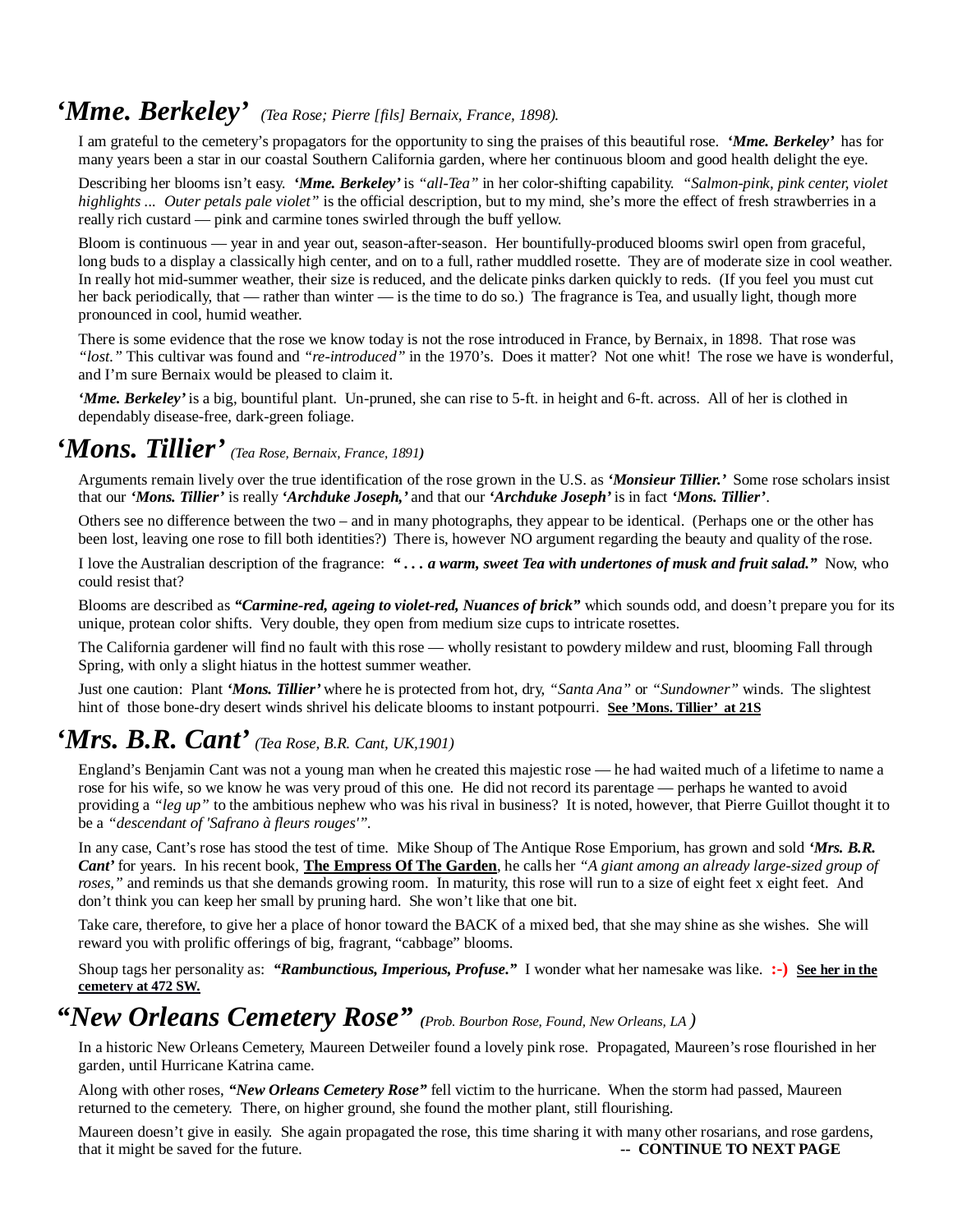#### **-- CONTINUED FROM PREVIOUS PAGE**

This graceful, remontant, disease-resistant rose now grows well in the Sacramento City Cemetery. We believe it may be *'Pierre de St. Cyr'*, a Bourbon, bred by Plantier (1838, France). St. Cyr was a fairly common name in old New Orleans area, so we think that's a good guess. The bushy plant is well-clothed in mid-green leaves. Clean, handsome foliage provides a lovely backdrop for lilac-tinged pink blooms, produced in successive flushes from early in the season, right into winter.

#### **\*\*Suitable for Exhibition where a** *"Found Roses"* **Class is offered. Visit** *"New Orleans Cemetery Rose"* **at: 464 SW**

### *"Old Town Novato" (Found Rose, Probable Hybrid Perpetual, Discovered by Cassandra Bernstein, 2003)*

Fragrant, very full (80-110 petals) blooms of rich fuchsia or magenta, to deep pink sport a lighter reverse. The contrast provides additional depth to blooms sporting a button-eye, with a flat to cupped, old-fashioned, quartered, reflexed bloom form. This prolific bloomer flowers in successive flushes throughout the season, blooms appearing in both small and large clusters, and often distinguished by medium-long, very decorative sepals.

After careful observation, Cass believes *"OTN"* to be identical in growth habit, cane color and texture, and armature to an earlier Found rose — *"Jay's Hudson Perpetual,"* as grown in the Historic Rose Garden of the Sacramento Old City Cemetery.

In my coastal garden, *"Old Town Novato"* has proven to be astonishingly disease-resisant. Its good health makes it a wonderful substitute for the similarly-colored Bourbon, *'Mme. Isaac Pereire,'* which is terribly subject to fungal disease in many areas – though it is healthy in Sacramento.

Complete details about this rose can be found at **http://www.rosefog.us/OTN.html See** *"Old Town Novato"* **flourishing at 467SW**.

### *"The Peggy Martin Rose" (Found Rose, Remontant Rambler)*

When Hurricane Katrina devastated Southern Louisiana, just two plants survived in Peggy Martin's Plaquemines Parish Garden. One of these was this disease-free, thornless , repeat-blooming climbing rose.

Peggy says: *"I was given cuttings of the thornless climber in 1989 by Ellen Dupriest who had gotten her rose cuttings from her mother-in-law, Faye Dupriest. Faye had gotten her cuttings from a relative's garden in New Orleans. When I first saw this rose it was in full bloom and smothered the 8ft wooden fence in Ellen's back yard. It took my breath away! I had never seen a rose so lushly beautiful with thornless bright green, disease-free foliage. All along the canes were clusters of roses that resembled perfect nosegays of blooms".* 

Since the hurricane, the *"Peggy Martin Rose"* has become symbolic among gardeners of renewal and re-growth . Re-introduced To Commerce by Dr. Wm. Welch & The Antique Rose Emporium. **Visit Peggy's rose at Fence 8**

### *"Pink Gruss an Aachen" (Floribunda, Kluis, 1929; Sport of 'Gruss an Aachen')*

The original 'Gruss an Aachen,' introduced in 1909, has a fascinating pedigree: *[Frau Karl Druschki × Franz Deegen]* X *[Frau Karl Druschki x Franz Deegen]* and has been placed into many different classifications (never really fitting any of them). These days, it's a Floribunda, and that feels right for this bushy, angular, very floriferous rose. (Its name honors the German city where the breeder resided: Aachen — so it would translate, roughly, as *"Thanks to Aachen."*

20 years after the introduction of *'Gruss an Aachen,'* the buff-pink rose sported to a gentle medium pink. The discoverer named the new sport *'Pink Gruss an Aachen.'* Decades and wars later, pretty *'Pink Gruss an Aachen'* turned up in England without a name — and somehow was assigned the identity of a long-lost China Rose — *'Irène Watts'* (a seedling of *'Madame Laurette Messimy'*) — introduced in France in 1895, by Pierre Guillot.

From the beginning, this attribution should have run alarm bells, as the true *'Irène Watts'* was a *"white, near-white, or white blend" — 'Pink Gruss an Aachen'* was far too sturdy of growth and stiff of stem to look like a China *—* but it didn't, and the imposter flew around the world.

When research begun by Hybridizer Kim Rupert successfully demonstrated the error in identity, there was great *"wailing and gnashing of teeth,"* in the ranks of exhibitors — for, entered as a China, this Floribunda had cleaned up the trophy tables in the Victorian classification. *"It is,"* said one exhibitor, *"the only China I can win with!"*

Now that the dust has settled, we can begin to enjoy this venerable Floribunda for what she really is — and see that she makes a great statement in the garden. UC Davis Arboretum has named this rose one of the *"Valley All-Stars,"* selected because of its garden-worthiness.